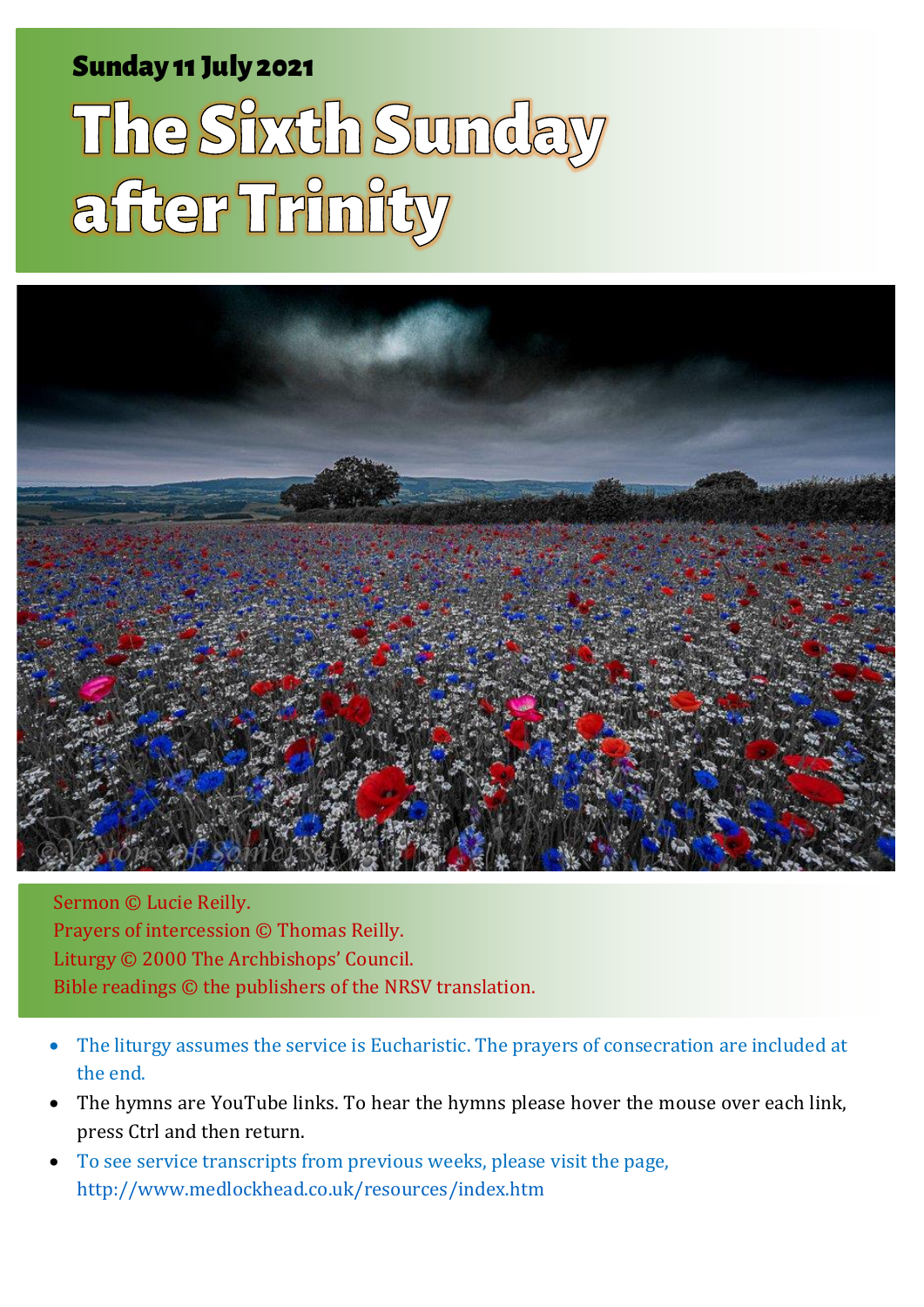#### Sunday 11 July 2021 2 2 The Sixth Sunday after Trinity

#### **Introduction and welcome**

| HYMN 1 10,000 reasons | (please click on this link to hear the hymn) |  |
|-----------------------|----------------------------------------------|--|
|-----------------------|----------------------------------------------|--|

# **The Welcome**

In the name of the Father, and of the Son, and of the Holy Spirit

All **Amen.**

The Lord be with you

All **And also with you.**

# **The Preparation**

All **Almighty God,**

**to whom all hearts are open, all desires known, and from whom no secrets are hidden: cleanse the thoughts of our hearts by the inspiration of your Holy Spirit, that we may perfectly love you, and worthily magnify your holy name; through Christ our Lord. Amen.**

Our Lord Jesus Christ said:

The first commandment is this: 'Hear, O Israel, the Lord our God is the only Lord. You shall love the Lord your God with all your heart, with all your soul, with all your mind, and with all your strength.'

And the second is this: 'Love your neighbour as yourself.' There is no other commandment greater than these. On these two commandments hang all the law and the prophets.

#### All **Amen. Lord, have mercy.**

God so loved the world that he gave his only Son Jesus Christ to save us from our sins, to be our advocate in heaven, and to bring us to eternal life. Therefore, let us confess our sins in penitence and faith, firmly resolved to keep God's commandments and to live in love and peace with all.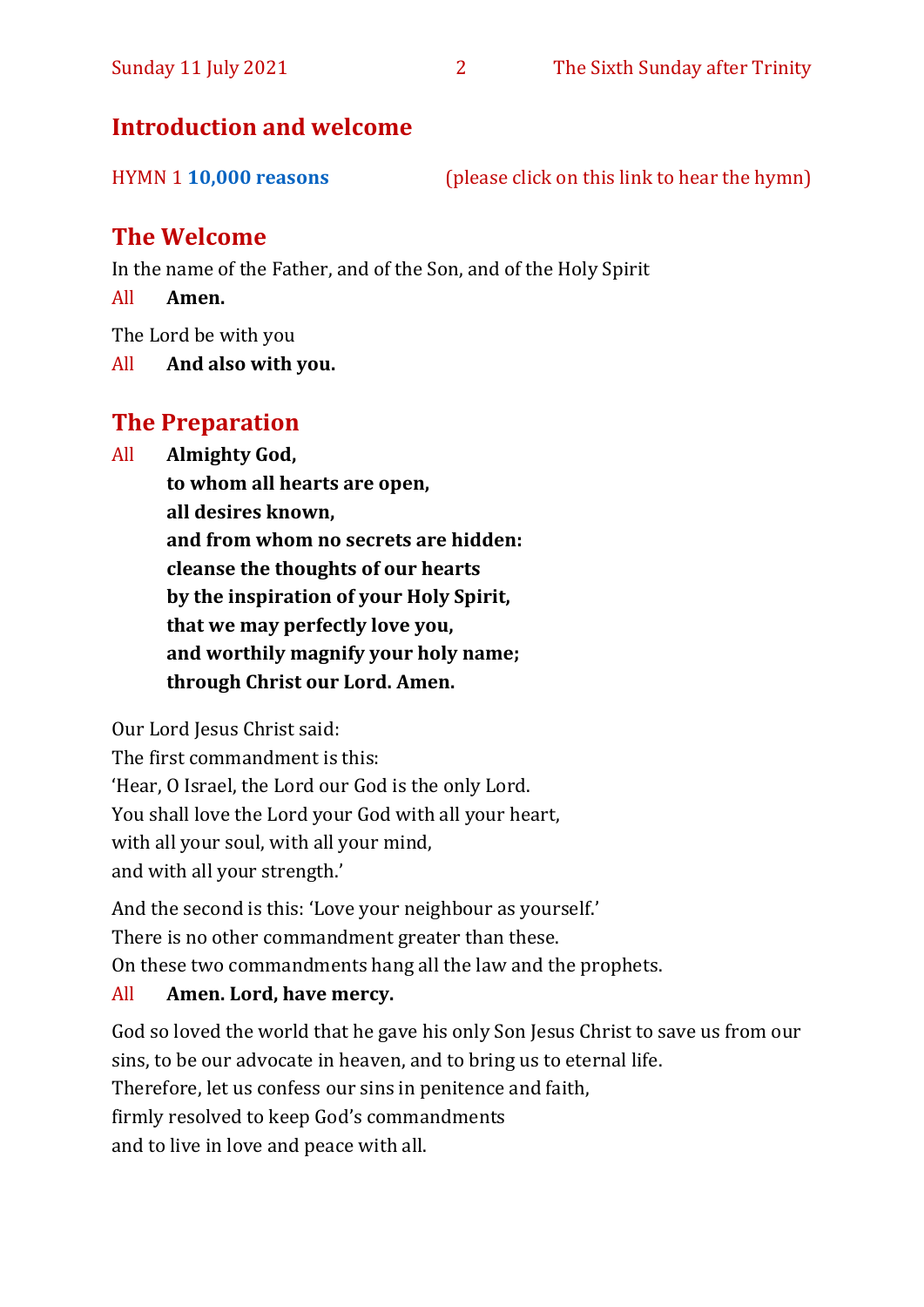All **Almighty God, our heavenly Father, we have sinned against you and against our neighbour in thought and word and deed, through negligence, through weakness, through our own deliberate fault. We are truly sorry and repent of all our sins. For the sake of your Son Jesus Christ, who died for us, forgive us all that is past and grant that we may serve you in newness of life to the glory of your name. Amen.**

Almighty God,

who forgives all who truly repent, have mercy upon you, pardon and deliver you from all your sins, confirm and strengthen you in all goodness, and keep you in life eternal; through Jesus Christ our Lord. All **Amen.**

# **The Gloria**

This Gloria is sung to the tune of 'Cwm Rhondda'. Click **[here](about:blank)** for the tune.

All **Glory be to God in Heaven, Songs of joy and peace we bring, Thankful hearts and voices raising, To creation's Lord we sing. Lord we thank you, Lord we praise you, Glory be to God our King: Glory be to God our King. Lamb of God, who on our shoulders, Bore the load of this world's sin; Only Son of God the Father, You have brought us peace within. Lord, have mercy, Christ have mercy,**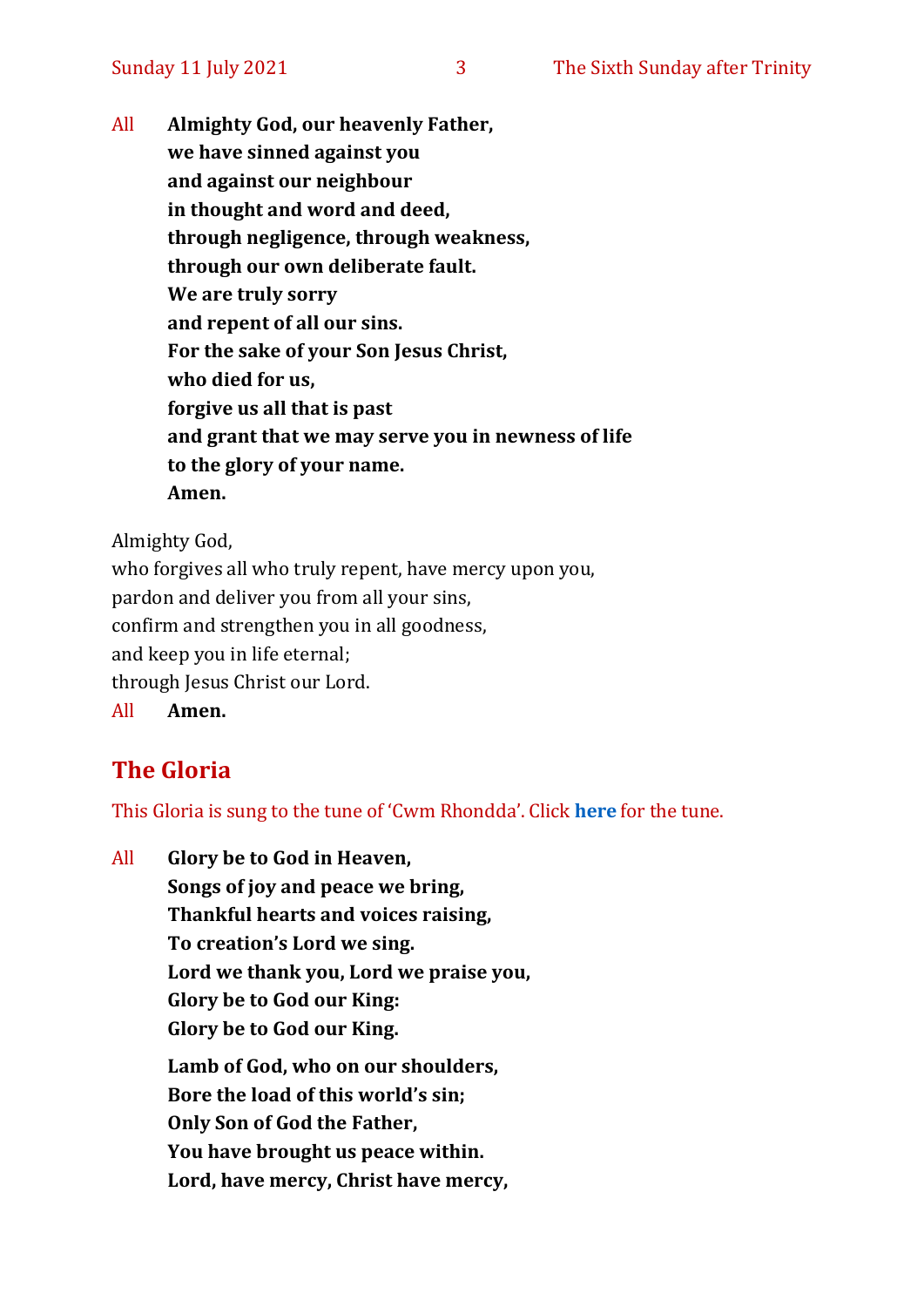**Now your glorious reign begin: Now your glorious reign begin.**

**You O Son of God are Holy, You we praise with one accord. None in heav'n or earth is like you, Only you are Christ the Lord. With the Father and the Spirit, Ever worshipped and adored: Ever worshipped and adored.**

## **The Collect for the Sixth Sunday after Trinity**

Creator God, you made us all in your image: may we discern you in all that we see, and serve you in all that we do; through Jesus Christ our Lord.

All **Amen.**

## **First reading**

A reading from the Second Book of Samual

David again gathered all the chosen men of Israel, thirty thousand. David and all the people with him set out and went from Baale-judah, to bring up from there the ark of God, which is called by the name of the Lord of hosts who is enthroned on the cherubim. They carried the ark of God on a new cart, and brought it out of the house of Abinadab, which was on the hill. Uzzah and Ahio, the sons of Abinadab, were driving the new cart with the ark of God; and Ahio went in front of the ark. David and all the house of Israel were dancing before the Lord with all their might, with songs and lyres and harps and tambourines and castanets and cymbals.

When they came to the threshing floor of Nacon, Uzzah reached out his hand to the ark of God and took hold of it, for the oxen shook it. The anger of the Lord was kindled against Uzzah; and God struck him there because he reached out his hand to the ark; and he died there beside the ark of God. David was angry because the Lord had burst forth with an outburst upon Uzzah; so that place is called Perezuzzah, to this day. David was afraid of the Lord that day; he said, 'How can the ark of the Lord come into my care?' So David was unwilling to take the ark of the Lord into his care in the city of David; instead David took it to the house of Obed-edom the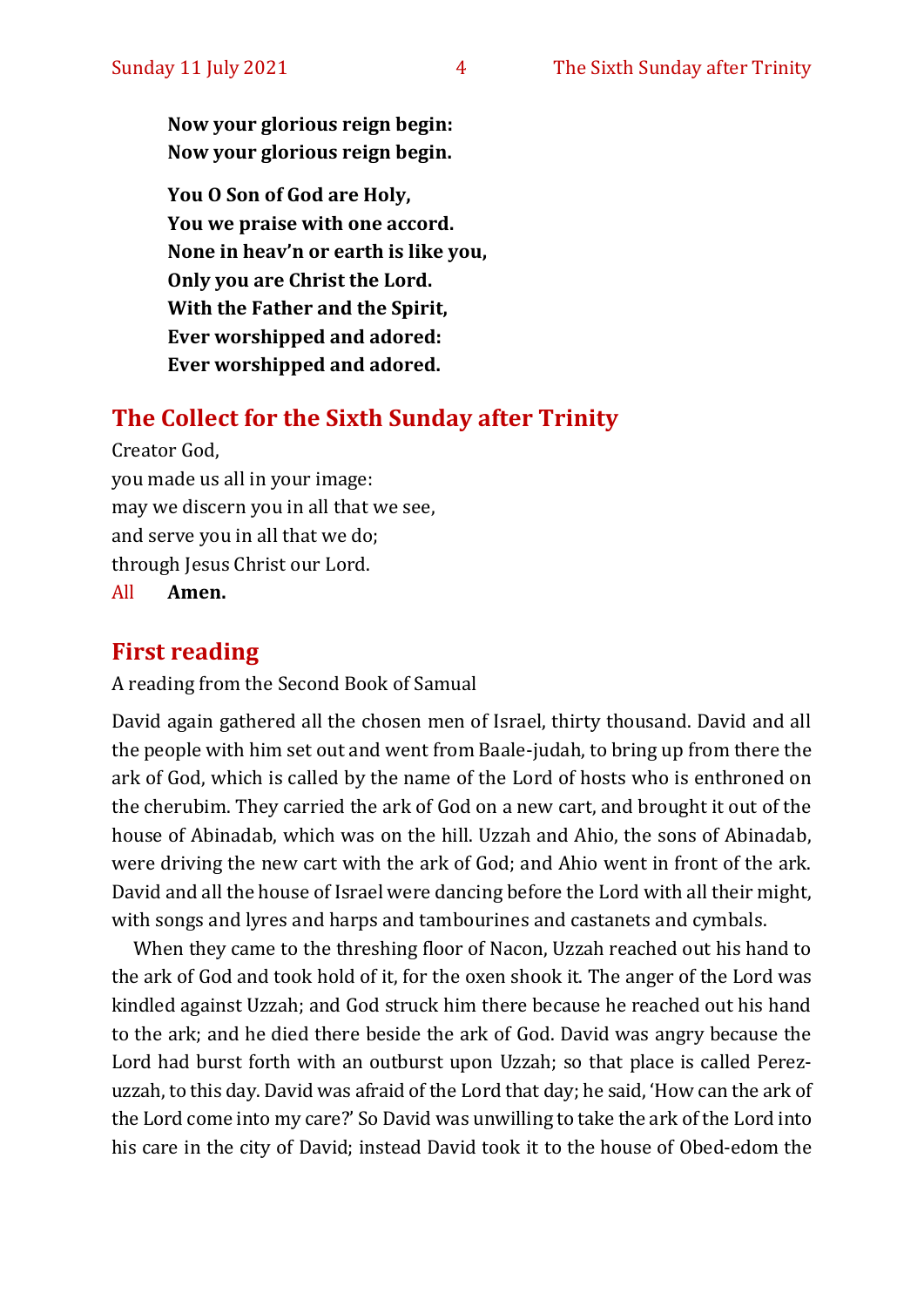Gittite. The ark of the Lord remained in the house of Obed-edom the Gittite three months; and the Lord blessed Obed-edom and all his household. *2 Samuel 6:1–19*

This is the Word of the Lord

All **Thanks be to God.**

# **Second reading**

A reading from St Paul's Letter to the Ephesians

Paul, an apostle of Christ Jesus by the will of God, To the saints who are in Ephesus and are faithful in Christ Jesus: Grace to you and peace from God our Father and the Lord Jesus Christ.

Blessed be the God and Father of our Lord Jesus Christ, who has blessed us in Christ with every spiritual blessing in the heavenly places, just as he chose us in Christ before the foundation of the world to be holy and blameless before him in love. He destined us for adoption as his children through Jesus Christ, according to the good pleasure of his will, to the praise of his glorious grace that he freely bestowed on us in the Beloved. In him we have redemption through his blood, the forgiveness of our trespasses, according to the riches of his grace that he lavished on us. With all wisdom and insight he has made known to us the mystery of his will, according to his good pleasure that he set forth in Christ, as a plan for the fullness of time, to gather up all things in him, things in heaven and things on earth. In Christ we have also obtained an inheritance, having been destined according to the purpose of him who accomplishes all things according to his counsel and will, so that we, who were the first to set our hope on Christ, might live for the praise of his glory. In him you also, when you had heard the word of truth, the gospel of your salvation, and had believed in him, were marked with the seal of the promised Holy Spirit; this is the pledge of our inheritance toward redemption as God's own people, to the praise of his glory. *Ephesians 1:1-14*

This is the Word of the Lord All **Thanks be to God.**

HYMN 2 **[Still](https://www.youtube.com/watch?v=dG_8DYmSAAA)** (click on this link to hear the hymn)

# **Gospel reading**

Hear the Gospel of our Lord Jesus Christ according to Mark All **Glory to you O Lord.**

[King Herod heard of Jesus]; his name had become known. Some were saying, 'John the baptiser has been raised from the dead; and for this reason these powers are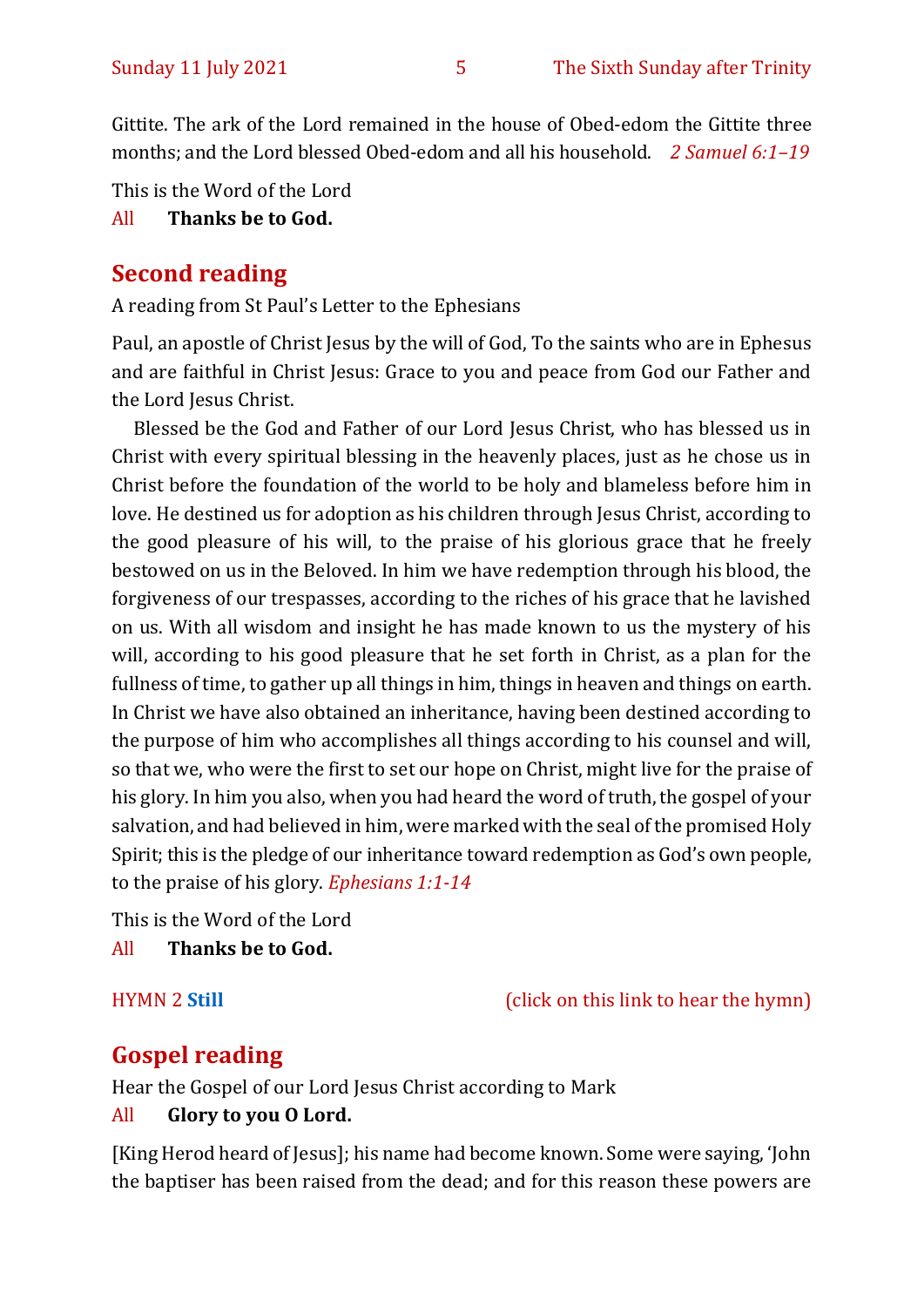at work in him.' But others said, 'It is Elijah.' And others said, 'It is a prophet, like one of the prophets of old.' when Herod heard of it, he said, 'John, whom I beheaded, has been raised.'

For Herod himself had sent men who arrested John, bound him, and put him in prison on account of Herodias, his brother Philip's wife, because Herod had married her. For John had been telling Herod, 'It is not lawful for you to have your brother's wife.' And Herodias had a grudge against him, and wanted to kill him. But she could not, for Herod feared John, knowing that he was a righteous and holy man, and he protected him. When he heard him, he was greatly perplexed; and yet he liked to listen to him. But an opportunity came when Herod on his birthday gave a banquet for his courtiers and officers and for the leaders of Galilee. When his daughter Herodias came in and danced, she pleased Herod and his guests; and the king said to the girl, 'Ask me for whatever you wish, and I will give it.' And he solemnly swore to her, 'Whatever you ask me, I will give you, even half of my kingdom.' She went out and said to her mother, 'What should I ask for?' She replied, 'The head of John the baptiser.' Immediately she rushed back to the king and requested, 'I want you to give me at once the head of John the Baptist on a platter.' The king was deeply grieved; yet out of regard for his oaths and for the guests, he did not want to refuse her. Immediately the king sent a soldier of the guard with orders to bring John's head. He went and beheaded him in the prison, brought his head on a platter, and gave it to the girl. Then the girl gave it to her mother. his disciples heard about it, they came and took his body, and laid it in a tomb. *Mark 6:14–29*

This is the Gospel of the Lord

All **Praise to you O Christ.** 

#### **Sermon**

Today's Gospel reading comes immediately after last week's reading in which the twelve disciples went out with a message of repentance. That reading ends with, 'And they cast out many demons and anointed with oil many who were sick and healed them.' The disciples' activities naturally drew much attention, which is why today's reading begins with King Herod hearing about it.

Everyone, then, was speculating about Jesus: some thought he was John the Baptist brought back from the dead; others said he was Elijah, and still others said he was some other sort of prophet. The Bible doesn't tell us whether Herod had genuine pangs of conscience or whether he was merely superstitious, or feared for his own power—after all, wasn't the most famous story about Elijah the one where he confronted wicked King Ahaz and caused his downfall? So, it's understandable that he was afraid when he heard about Jesus and the rumours that he was John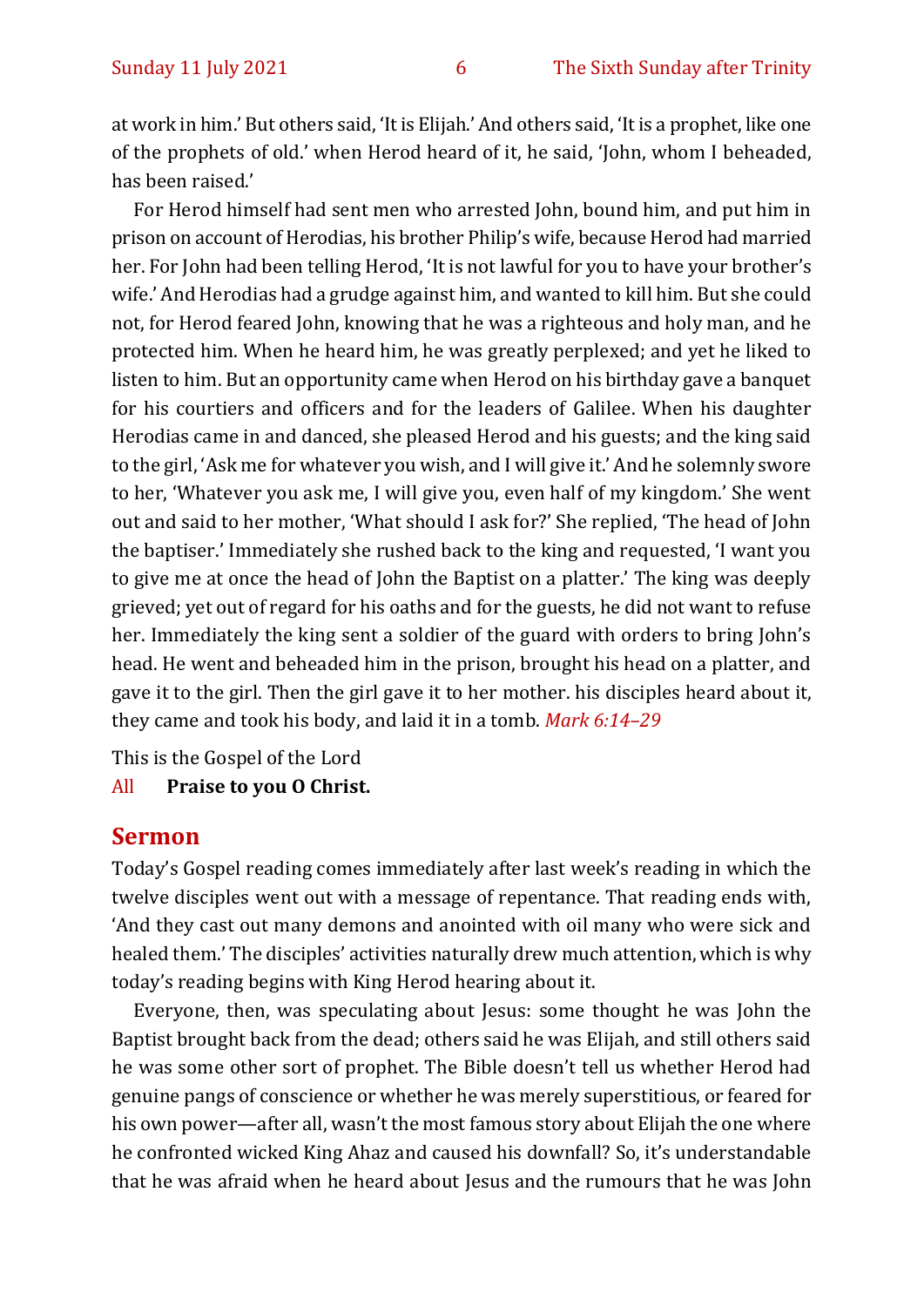the Baptist come back from the dead. And in part he was afraid because he had himself caused John the Baptist to be martyred, and the history of Israel records many instances of bad things happening to people who killed God's prophets.

John's death came because one of the jobs of a prophet is to speak the truth to power. This sometimes meant saying unpleasant things to very powerful people. In the case of Herod, this meant condemning his marriage. The Herod in today's Gospel was called Herod Antipas, son of Herod the Great, who was also powerful, dreadful, and was the jealous king who sought to kill Jesus when he was just a baby. Herod Antipas' wife Herodias was the granddaughter of Herod the Great. She had been previously married to Herod's half-brother Philip, and if you're connecting the dots on the old family tree, you'll see that both of Herodias's husbands were also her uncles. It was ... an interesting family.

It gets better, though: Herod had somehow acquired an illegal divorce from his first wife to marry his niece Herodias, and she likewise had also illegally divorced Uncle Philip in order to marry Uncle Herod. It was a mess, and John the Baptist actively condemned the whole thing.

The text gives the impression that Herod himself would have left John alone if it were not for his wife. The text says, 'Herod ... sent and seized John and bound him in prison for the sake of Herodias, his brother Philip's wife. Herodias had a grudge against him and wanted to put him to death.' Herod, on the other hand, seemed to have a different attitude toward John. We're told that he feared John, knowing that he was a righteous and holy man, and he kept him safe (albeit imprisoned) in spite of Herodias' wishes. Herod was even wanting to hear John's preaching, Mark says, though it perplexed him.

Herodias finally got her chance to execute John at Herod's birthday party. Her daughter provided entertainment for the party with a dance. Most commentators suggest this dance was fairly provocative, which may explain how and why it pleased Herod and the guests. Again, it was an ... interesting family. At any rate, her dance pleased Herod so much that he made an extremely foolish promise. 'The king said to the girl, "Ask me for whatever you wish, and I will give it to you." And he vowed to her, "Whatever you ask me, I will give you, up to half of my kingdom". And she went out and said to her mother, "For what should I ask?" And she said, "The head of John the Baptist." And she came in immediately with haste to the king and asked, saying, "I want you to give me at once the head of John the Baptist on a platter".' Herodias took advantage of Herod's foolishness and got her wish. And that was the end of John the Baptist.

The story of John the Baptist speaks powerfully to us today. Unlike Herod and Herodias, we should try to live decent, 'right' lives: we should acknowledge our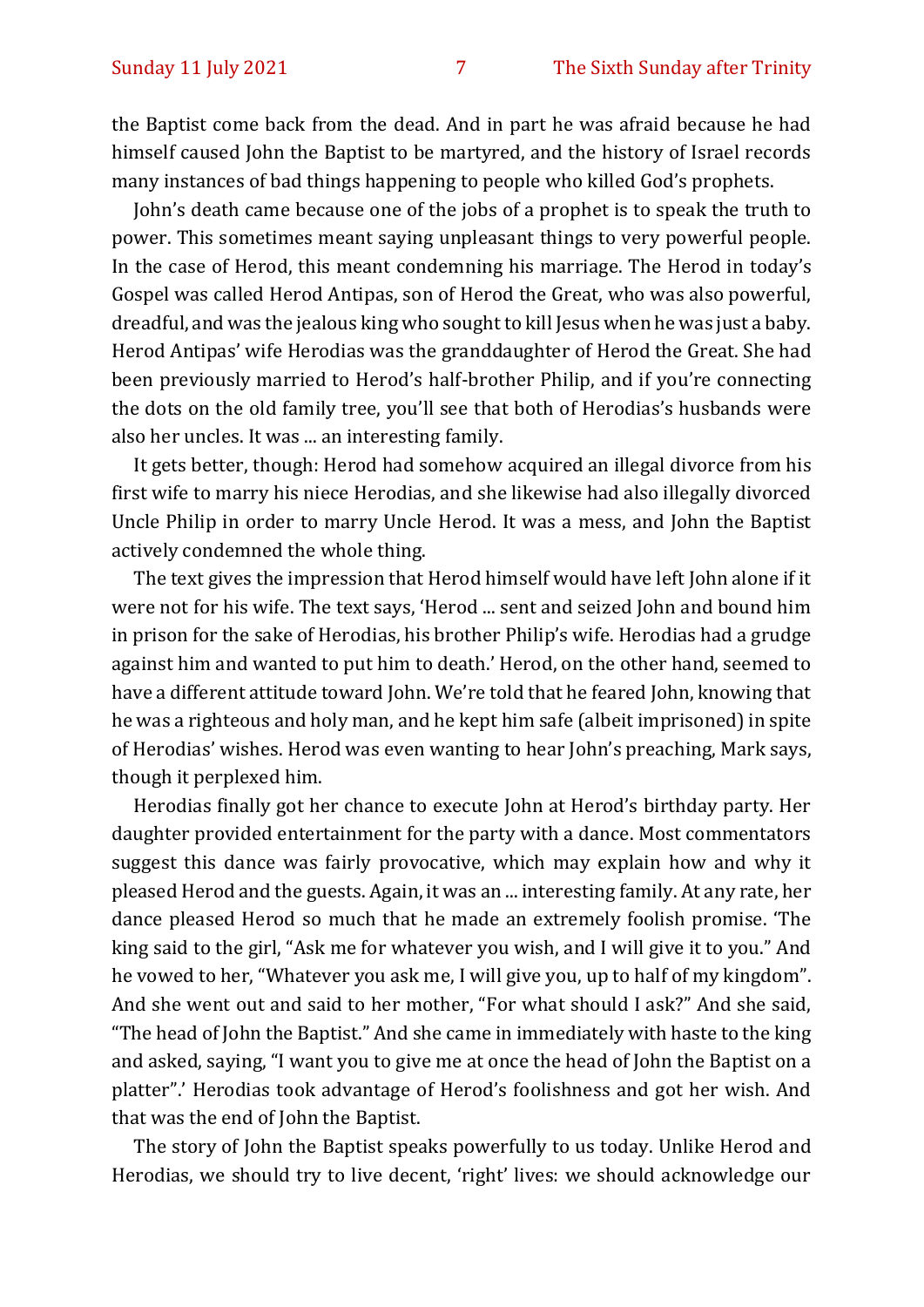wrong-doing when we're faced with it, and not seek to escape endlessly the consequences of our actions.

And unlike Herod, we shouldn't stand by passively while people around us act maliciously. We shouldn't allow malice to flourish while we watch. And we should not ignore the consequences of our indifference.

The messages we can take from this are that God does not guarantee us a life free of suffering. Being faithful to God does not mean that God will grant us long life and good health and abundant wealth. Sometimes suffering just occurs—as we heard from last week's Scripture reading from the First Letter to the Corinthians in which St Paul said he lived with a metaphoric thorn in his side for most of his life: he prayed to God for healing—doubtless praying awfully hard; and yet his story of faith carried on and God walked alongside him.

Sometimes suffering just occurs. Sometimes suffering is a consequence of being faithful—when our faith calls us to speak truth to power, and push against malice or evil, and bear the consequences that almost surely will come.

God does not promise us a life of ease and enjoyment if only we would be faithful enough, if only we'd pray hard enough. God has a vision, for us and for the whole of creation, in which God's love is enough for all. God calls us to that vision and calls us to take our place working alongside Him to make it visible, just a tiny glimmer at a time. And that, friends, is a vision worth struggling for. It is a vision worth praying for—the end, not only to our own personal sufferings, but an end to hunger; an end to war; an end to violence; an end to poverty; an end to injustice and liberty for all, in the kingdom of God.

We face sufferings in our lives, and God is with us in the midst of them, encouraging us and supporting us, and being present to us in the hearts of those around us. And even in this situation, God holds fast to that vision and encourages us to believe, and press on.

Whatever we face this day, may God strengthen us, and bear us up, and remind us of the dream God has for us, and for all. **Amen**.

#### **The Creed**

Do you believe and trust in God the Father, the source of all being and life,

the one for whom we exist?

#### All **We believe and trust in him.**

Do you believe and trust in God the Son, who took our human nature,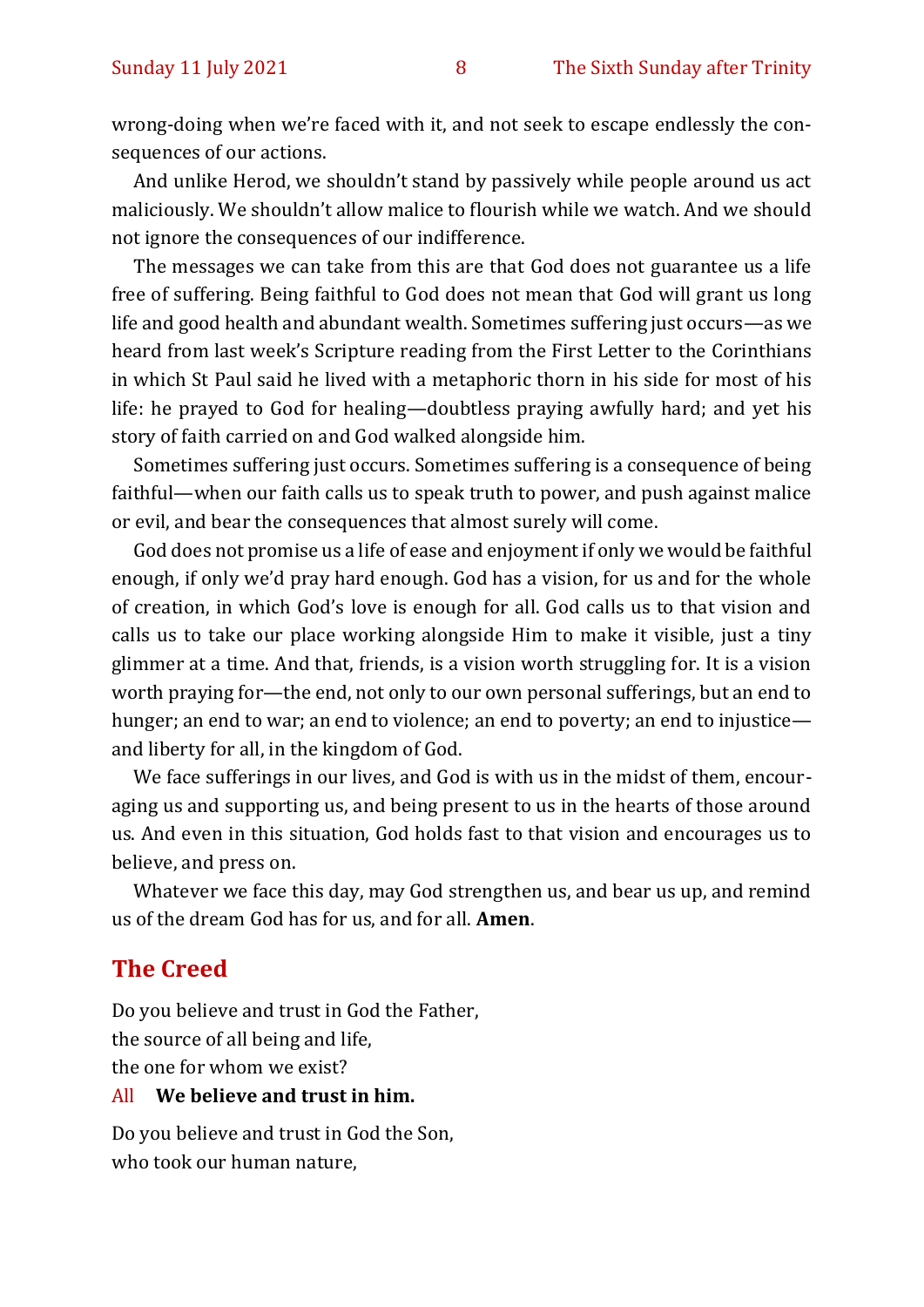died for us and rose again?

#### All **We believe and trust in him.**

Do you believe and trust in God the Holy Spirit, who gives life to the people of God and makes Christ known in the world?

#### All **We believe and trust in him.**

This is the faith of the Church.

All **This is our faith. We believe and trust in one God, Father, Son and Holy Spirit. Amen.**

## **Prayers of intercession**

Heavenly Father: we pray for the places in the world where there is more hatred than love, where there is more conflict than peace, where there is more suffering than comfort. Thank you for the people who give their lives to help make your world a better place.

Lord, in your mercy,

#### **Hear our prayer.**

Father of goodness and love hear our prayers for the sick, the hurting, the lost and for all who are in need. Send your comfort, your peace and your calming presence to those who are without hope. Protect the defenceless and hold them close to your heart.

Lord, in your mercy,

#### **Hear our prayer.**

Lord God,

Your church is a place of teaching, worship, friendship, and care. But we don't always understand the arguments that can divide us. Bind your people together, bind your church together, and make us one as you are one.

Lord, in your mercy,

#### **Hear our prayer.**

Merciful Lord, your love reaches beyond the grave. At the end of our days on earth be with us and with those we love. May those who have gone before us rest in your eternal peace. We remember those who have died, and we pray for all whose life is saddened by the death of a loved one—be with them in their loneliness.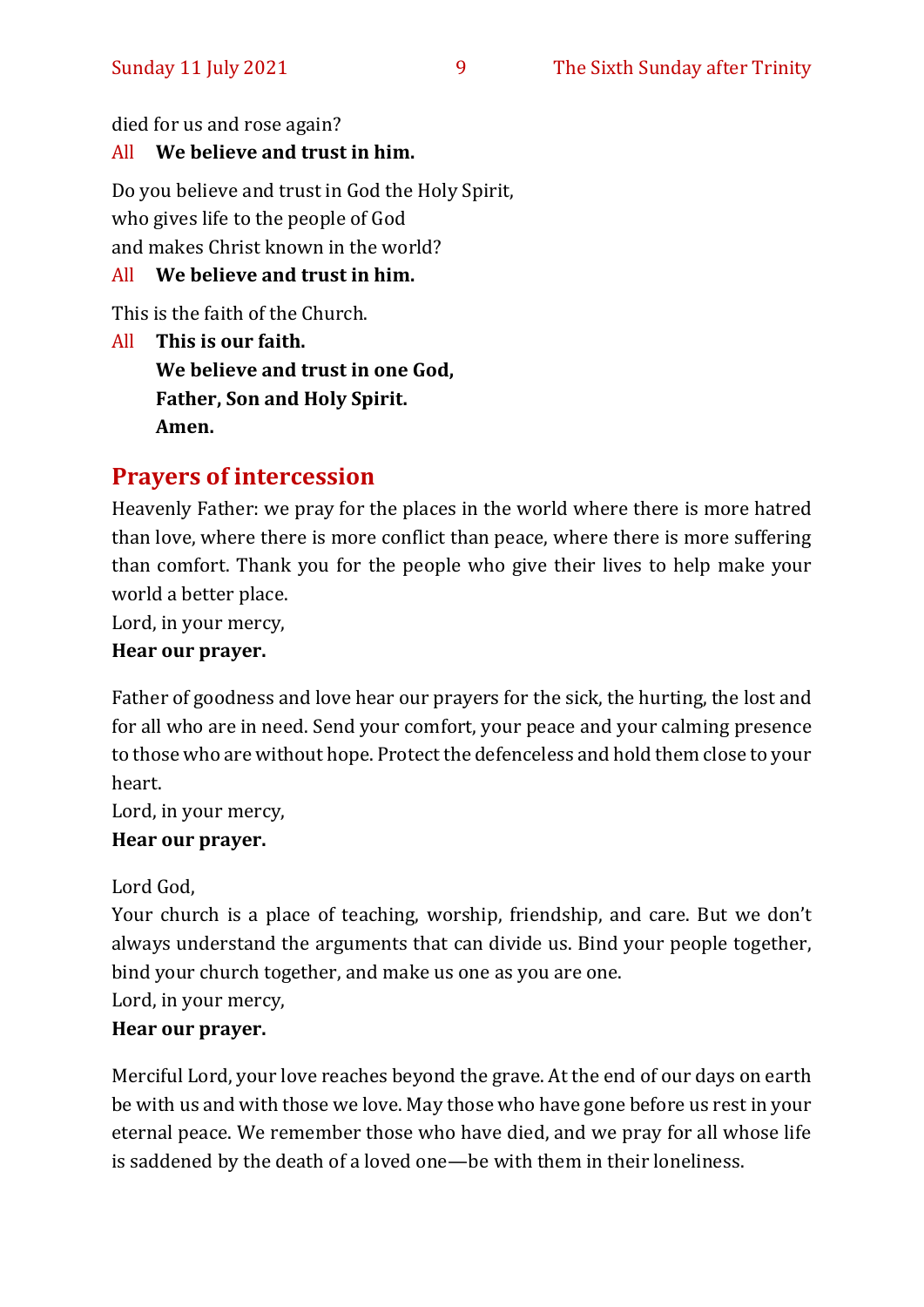Merciful Father,

All **accept these prayers for the sake of your Son, our Saviour Jesus Christ. Amen.**

# **The peace**

Peace to you from God our heavenly Father. Peace from his Son Jesus Christ who is our peace. Peace from the Holy Spirit, the Life-giver

The peace of the Lord be always with you,

All **And also with you.**

|           | HYMN 3 Pass me not, 0 gentle saviour | (click on this link to hear the hymn) |
|-----------|--------------------------------------|---------------------------------------|
| <b>or</b> | Joyful, joyful                       | (click on this link to hear the hymn) |

The liturgy of the Communion Service appears below

# The Dismissal

The peace of God which passes all understanding, keep your hearts and minds in the knowledge and love of God, and of his Son Jesus Christ our Lord; and the blessing and the blessing of God almighty, the Father, the Son, and the Holy Spirit, be among you and remain with you always. and the blessing of God the Almighty: Father, Son, and Holy Spirit, be with you now and remain with you always. All **Amen.**

#### HYMN 4 **[All creation worships](https://www.youtube.com/watch?v=jE6GNhjS34A)** (please click on this link to hear the hymn)

Go in peace to love and serve the Lord.

#### All **In the name of Christ. Amen.**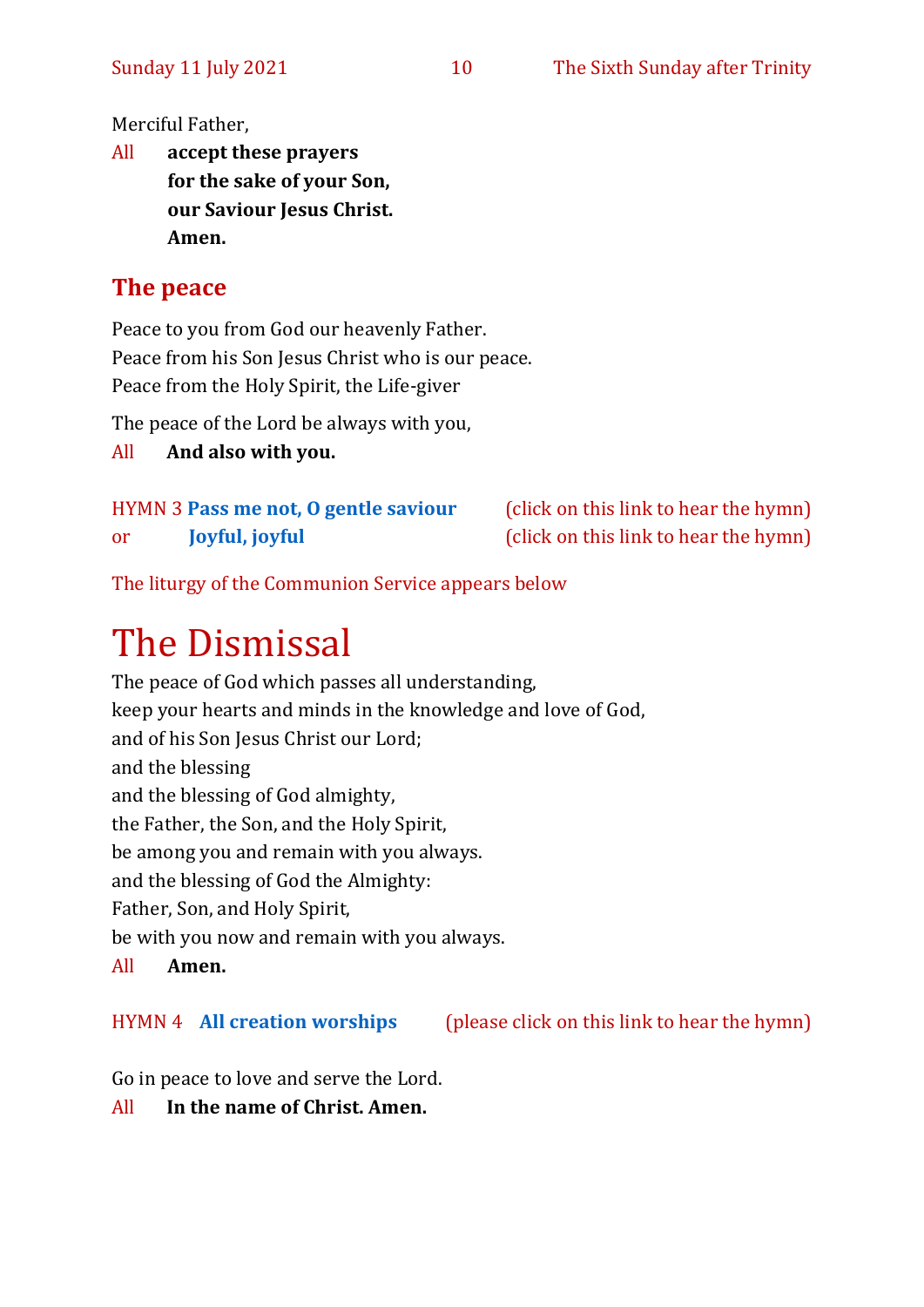# The Liturgy of the Sacrament

# Eucharistic Prayer (prayer E)

The Lord be with you

#### All **and also with you.**

Lift up your hearts.

#### All **We lift them to the Lord.**

Let us give thanks to the Lord our God.

#### All **It is right to give thanks and praise.**

Father, you made the world and love your creation. You gave your Son Jesus Christ to be our Saviour. His dying and rising have set us free from sin and death. And so we gladly thank you, with saints and angels praising you, and saying,

All **Holy, holy, holy Lord, God of power and might, heaven and earth are full of your glory. Hosanna in the highest. Blessed is he who comes in the name of the Lord. Hosanna in the highest.**

We praise and bless you, loving Father, through Jesus Christ, our Lord; and as we obey his command, send your Holy Spirit, that broken bread and wine outpoured may be for us the body and blood of your dear Son.

On the night before he died he had supper with his friends and, taking bread, he praised you. He broke the bread, gave it to them and said: Take, eat; this is my body which is given for you; do this in remembrance of me.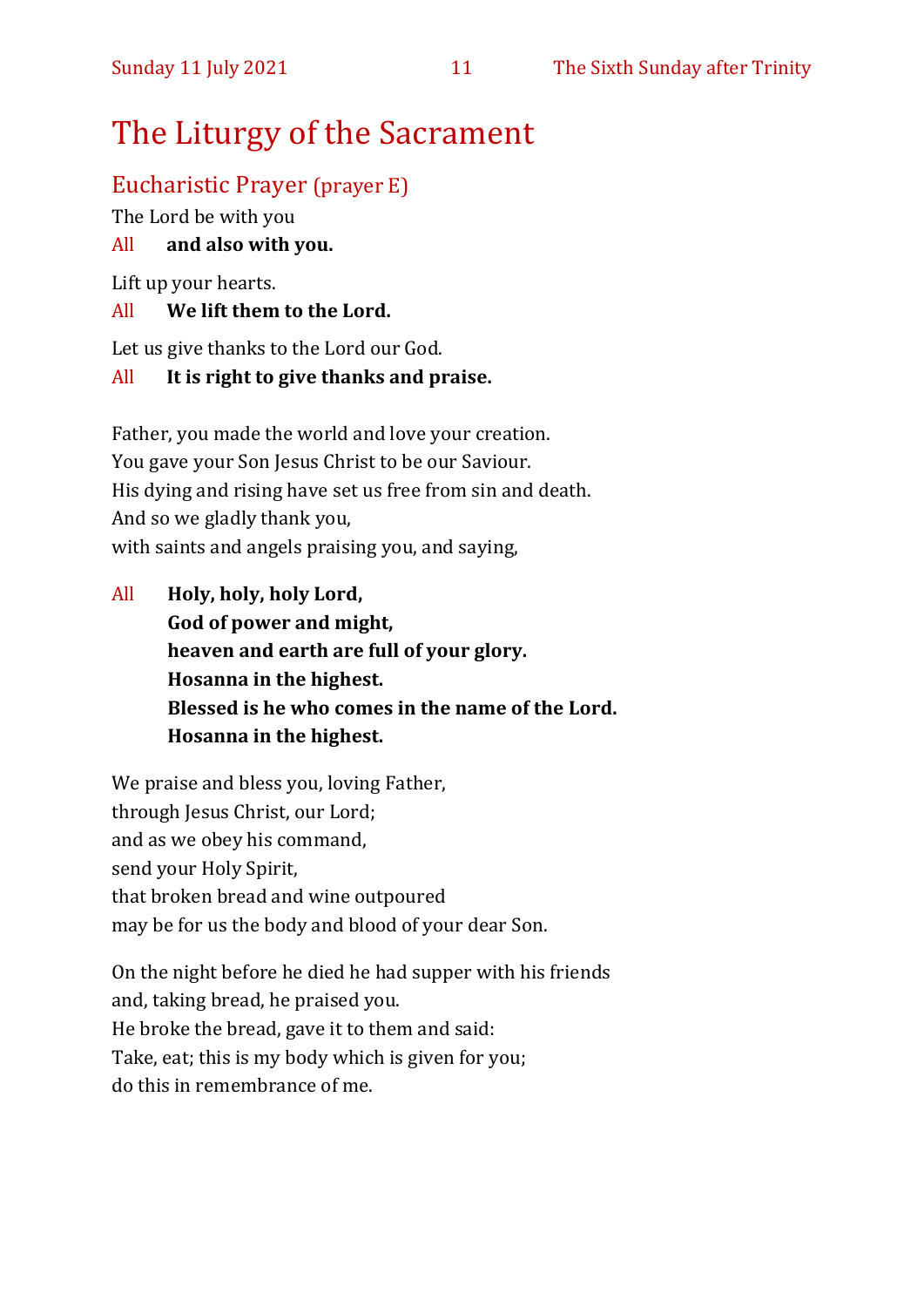When supper was ended he took the cup of wine. Again he praised you, gave it to them and said: Drink this, all of you; this is my blood of the new covenant, which is shed for you and for many for the forgiveness of sins. Do this, as often as you drink it, in remembrance of me.

So, Father, we remember all that Jesus did, in him we plead with confidence his sacrifice made once for all upon the cross.

Bringing before you the bread of life and cup of salvation, we proclaim his death and resurrection until he comes in glory.

Great is the mystery of faith:

# All **Christ has died. Christ is risen. Christ will come again.**

Lord of all life, help us to work together for that day when your kingdom comes and justice and mercy will be seen in all the earth.

Look with favour on your people, gather us in your loving arms and bring us with all the saints to feast at your table in heaven.

Through Christ, and with Christ, and in Christ, in the unity of the Holy Spirit, all honour and glory are yours, O loving Father, for ever and ever.

All **Amen.**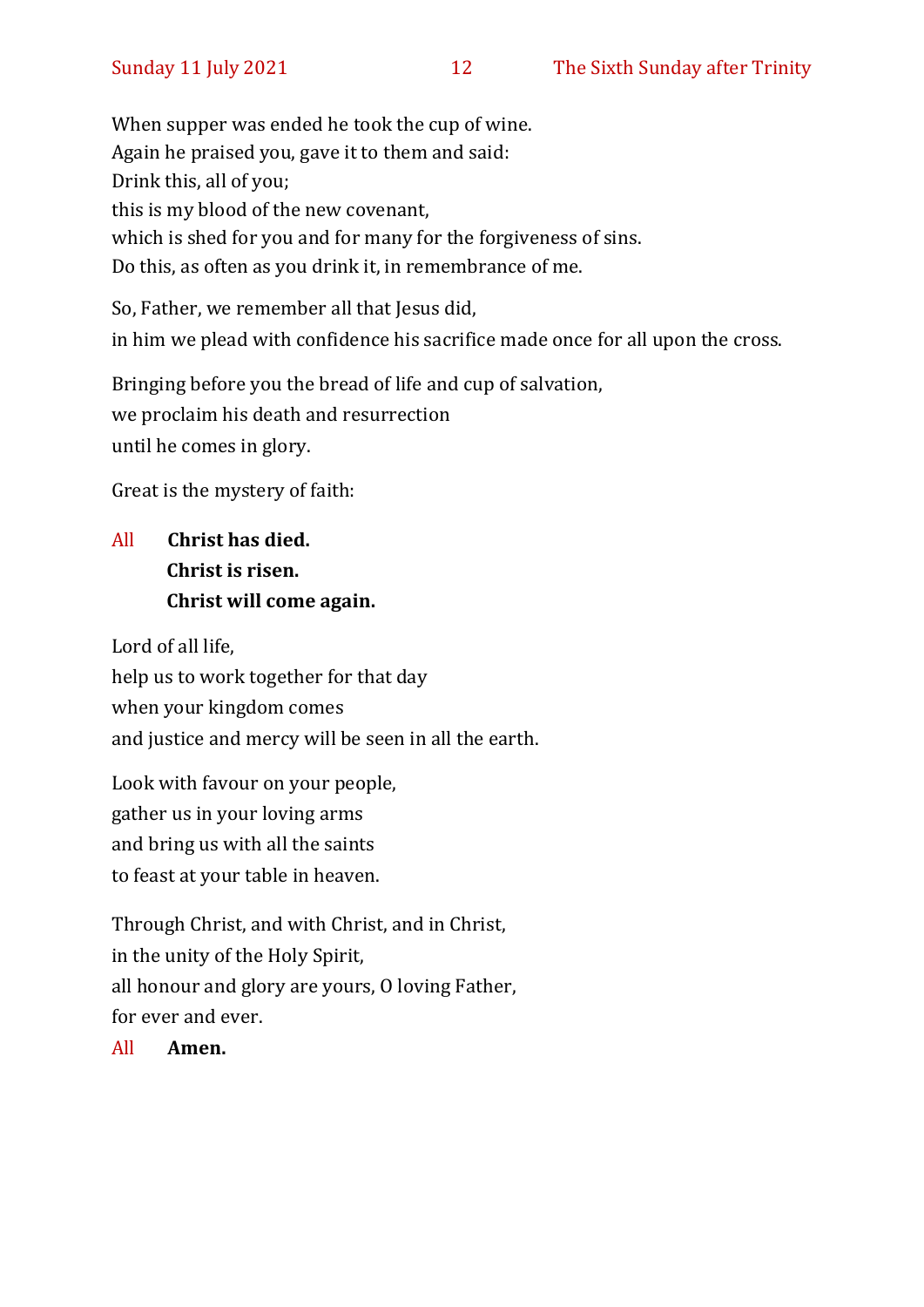# The Lord's Prayer

As our Saviour taught us, so we pray

All **Our Father in heaven, hallowed be your name, your kingdom come, your will be done, on earth as in heaven. Give us today our daily bread. Forgive us our sins as we forgive those who sin against us. Lead us not into temptation but deliver us from evil. For the kingdom, the power,** 

**and the glory are yours now and for ever. Amen.**

# Breaking of the Bread

We break this bread to share in the body of Christ.

- All **Though we are many, we are one body, because we all share in one bread.**
- All **Lamb of God,**

**you take away the sin of the world, have mercy on us.**

**Lamb of God, you take away the sin of the world, have mercy on us.**

**Lamb of God, you take away the sin of the world, grant us peace.**

Draw near with faith. Receive the body of our Lord Jesus Christ which he gave for you, and his blood which he shed for you. Eat and drink in remembrance that he died for you, and feed on him in your hearts by faith with thanksgiving.